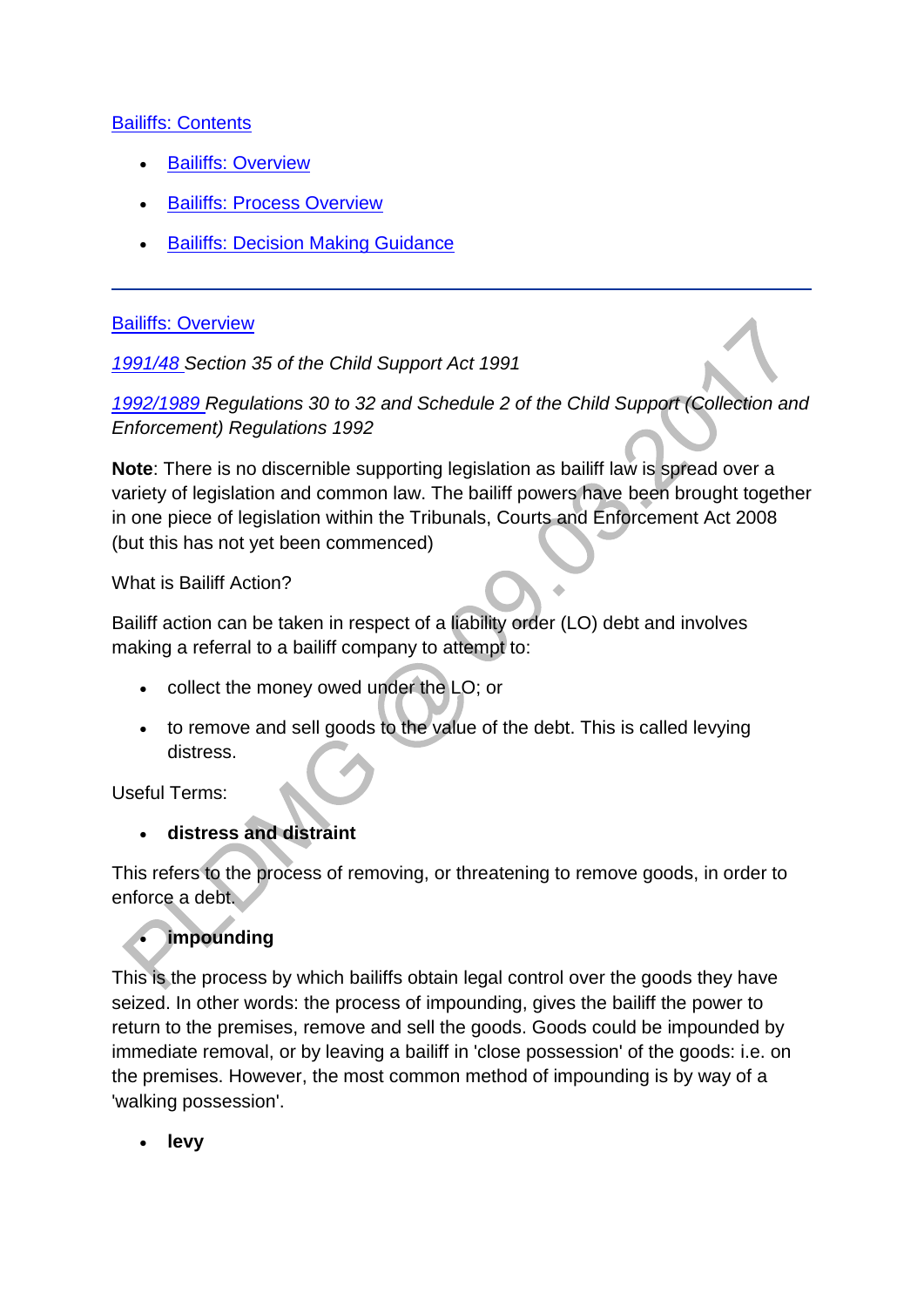This relates to the action of a bailiff to seize goods under a warrant of execution. The levied goods are then considered to be in the custody of the law.

# **seizure**

This refers to the process whereby the bailiff would identify the goods which can be taken in payment of the outstanding debt.

# **walking possession**

This is the form of impounding which is most commonly used for the enforcement of domestic debt. Once goods have been seized, they remain on the debtor's (nonresident parent) premises, and therefore available for the debtor's use, on the understanding that they will not be removed. Once a bailiff has obtained walking possession, usually via a signed written agreement, the bailiff has the right to return to the premises, forcing entry if necessary, and to remove and sell the goods. There is a fee that the bailiff will charge for entering into a walking possession.

The fees that can be charged by bailiffs to the non-resident parent are set in Schedule 2 of the Child Support (Collection and Enforcement) Regulations 1992.

# **warrant**

As in 'warrant of distress' - this is the authorisation which allows the certificated bailiff to carry out the process of distress.

# **warrant of execution**

This is a method of enforcement which authorises the certificated bailiff to sell sufficient ggoods to pay for the debt that he is instructed to enforce together with the fees for doing.

# **warrant expiry**

A warrant has a "life" of just 12 months from the date of issue. It cannot be enforced beyond that date. Debtor's (non-resident parent) may insist on seeing a copy of the warrant.

When should Bailiff Action be considered?

Bailiff action should be considered in all cases where:

- a liability order has been granted; and
- the non-resident parent has failed to pay or make a suitable agreement / arrangement to pay.

UNLESS another civil enforcement action takes priority. For example: there is an imminent sale of the non-resident parent's property, in which case charging order action would take priority.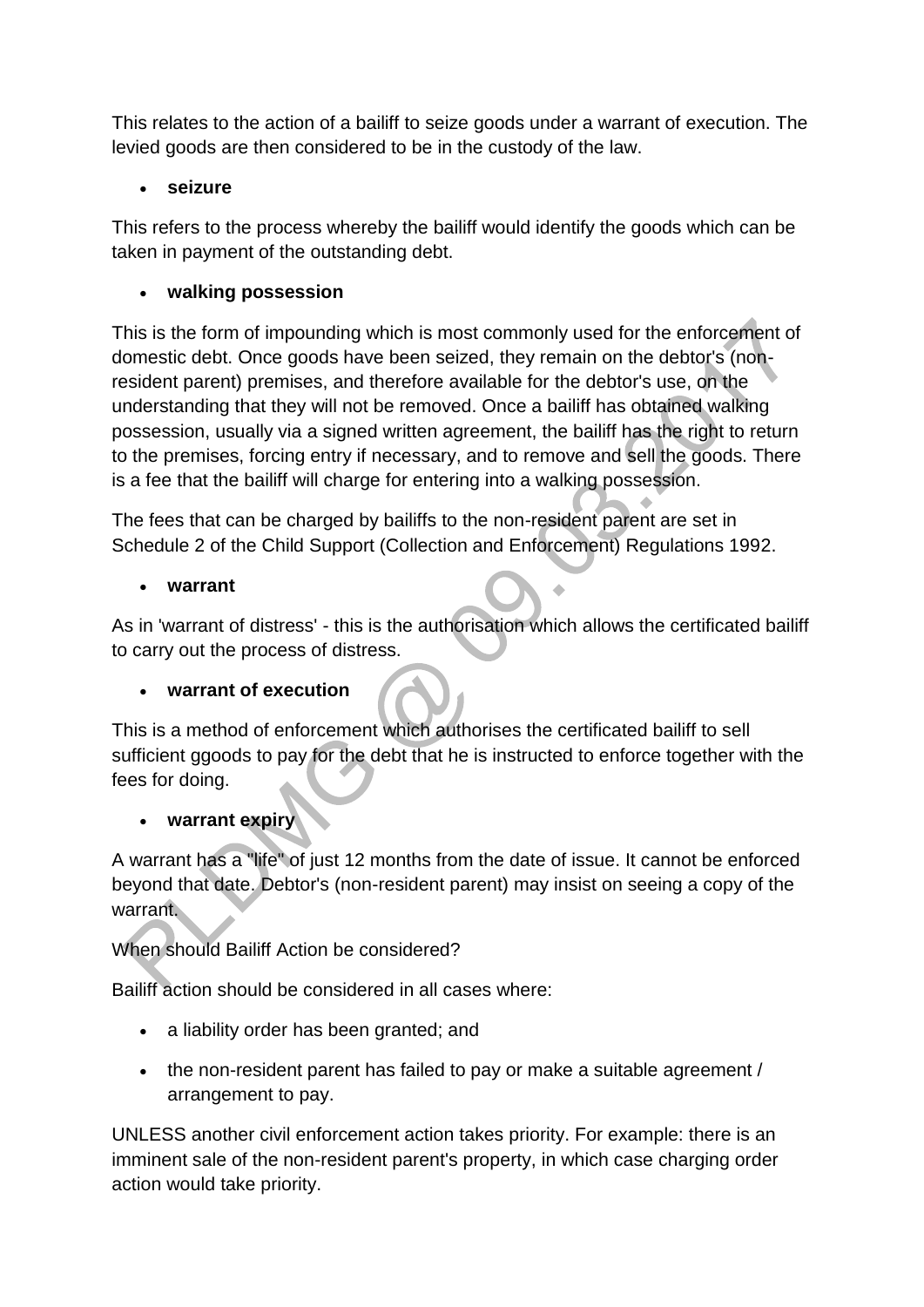An attempt **must** be made to make an agreement with the non-resident parent before making a bailiff referral. However, there is no requirement to advise the nonresident parent that a bailiff referral is being made.

### [Return to contents](http://np-cmg-sharepoint.link2.gpn.gov.uk/sites/policy-law-and-decision-making-guidance/Pages/Legal%20Enforcement%20-%20England%20and%20Wales/Bailiffs.aspx#Bailiffs%3a%20Contents)

#### **[Bailiffs: Process Overview](http://np-cmg-sharepoint.link2.gpn.gov.uk/sites/policy-law-and-decision-making-guidance/Pages/Legal%20Enforcement%20-%20England%20and%20Wales/Bailiffs.aspx)**

Introduction

The main aim of bailiffs is to:

- try to gain payment in full; or
- to obtain an effective agreement with the non-resident parent to pay their arrears.

However, if the non-resident parent refuses to co-operate, the process whereby the bailiff would identify the goods which can be taken in payment of the outstanding debt is to "levy distress" (seize and sell the non-resident parent's goods at auction).

For the bailiff to levy distress on behalf of the CMG, the bailiff is legally required to carry with him the written authorisation (notice of distraint) of the Secretary of State. It is therefore important that the generic notice of distraint is held by the contracted bailiff firm. This is required in accordance with Regulation 30(2) of the Collection and Enforcement Regulations 1992. The letter of authorisation must be shown to the non-resident parent if requested.

In addition the bailiff shall hand to the non-resident parent or leave at the premises where the distress is conducted:

- copies of regulation 30, 31 and Schedule 2 of the Child Support (Collection and Enforcement) Regulations 1992;
- a memorandum setting out the amount which is the appropriate amount for the purposes of section 35(2) of the Child Support Act 1991;
	- a memorandum setting out details of any arrangement entered into regarding the taking of possession of the goods distrained; and
- a Notice setting out the liable person's rights of appeal under regulation 31 giving the Secretary of State's address for the purposes of any appeal.

Bailiffs Receive Referral: Initial Action

When bailiffs receive a referral from the CMG, they will write to the non-resident parent within 3 working days informing them that: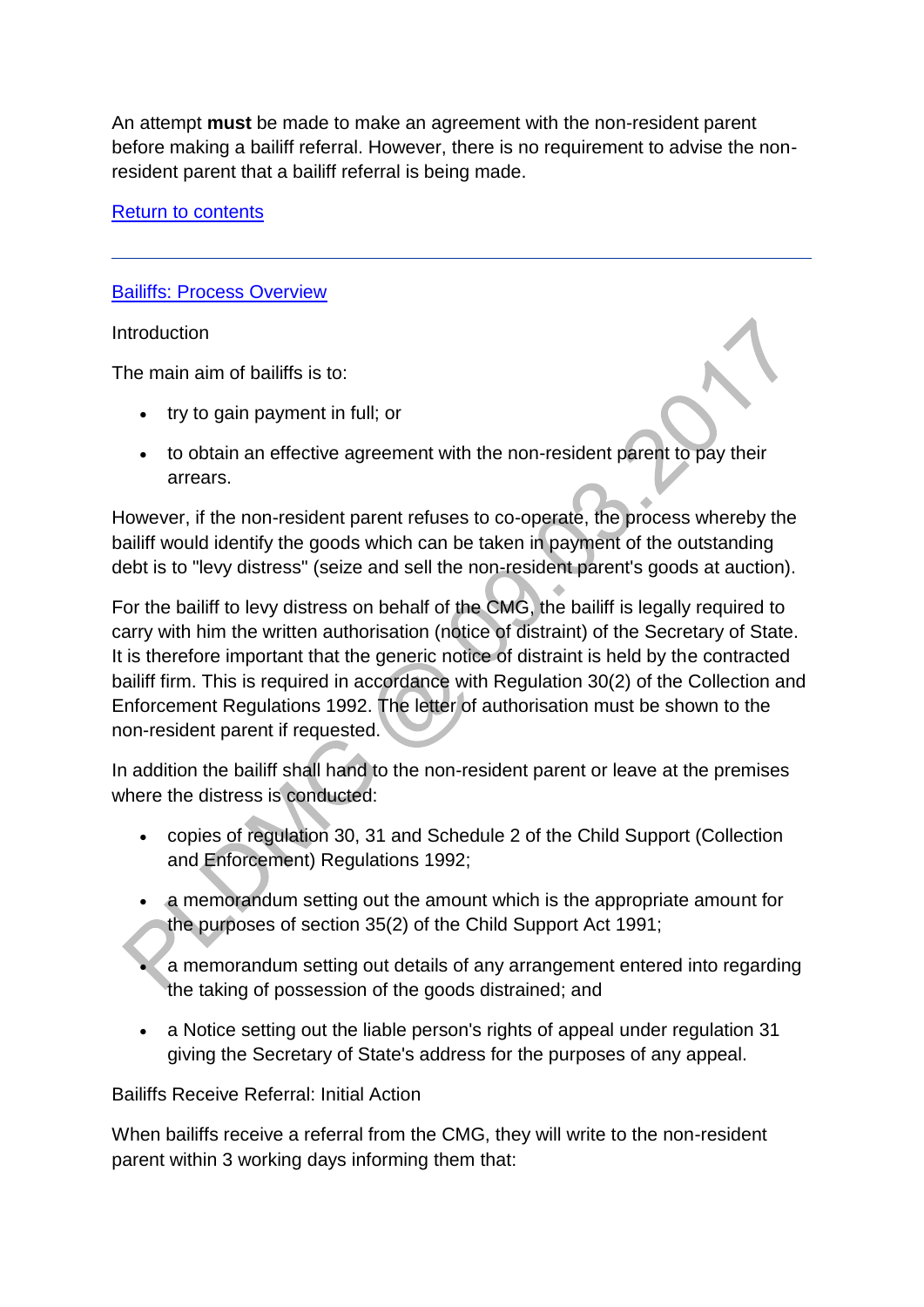- the bailiff has been authorised to collect the debt on behalf of the CMG; and
- the outstanding balance should be paid in full; and
- that the bailiff will visit the non-resident parent if they fail to pay in full or to contact the bailiffs to make an acceptable payment agreement.

If the non-resident parent contacts the bailiffs and makes payment in full, they will notify the CMG of this outcome. The bailiff will also arrange for payments received by them to be forwarded to the CMG within the timescales agreed under the contract terms and conditions.

If the non-resident parent contacts the bailiffs and makes an acceptable payment offer, bailiffs will retain the case and monitor the payments, until the debt and their fees are collected in full.

Where the non-resident parent fails to contact the bailiffs / make an acceptable agreement / fails to adhere to an agreement, the bailiffs will visit the non-resident parent.

Bailiff Visits to a Non-Resident Parent: Overview

If the non-resident:

- does not respond to the bailiff's letter; or
- responds, but will not make an acceptable payment agreement

Bailiffs will attempt to visit the non-resident parent at their home, business premises or at their place of employment. As much information as possible must be provided to the bailiffs to increase the chances of a successful outcome.

Bailiffs levy distress by visiting the debtor's (non-resident parent) home with the intention of obtaining payment in full or levying (impounding) goods (see the section on Bailiff Visits for further information about the number of visits that bailiffs will attempt and the timescales for these). If a payment agreement is made, the bailiff would make a walking possession without levy of goods. This effectively impounds the goods but leaves them at the non-resident parent's premises.

If the non-resident parent defaults and fails to bring payments up-to-date under the terms of the walking possession agreement, the bailiff can after obtaining approval from the CMG remove the goods listed in the walking agreement (levy of goods).

If the levy has not taken place at the time of entering into walking possession agreement and the non-resident parent defaulted, then the bailiff would need to return to levy ddistress. The preferred method therefore is that the bailiff should levy at the point the arrangement is made as this secures the arrangement against the goods.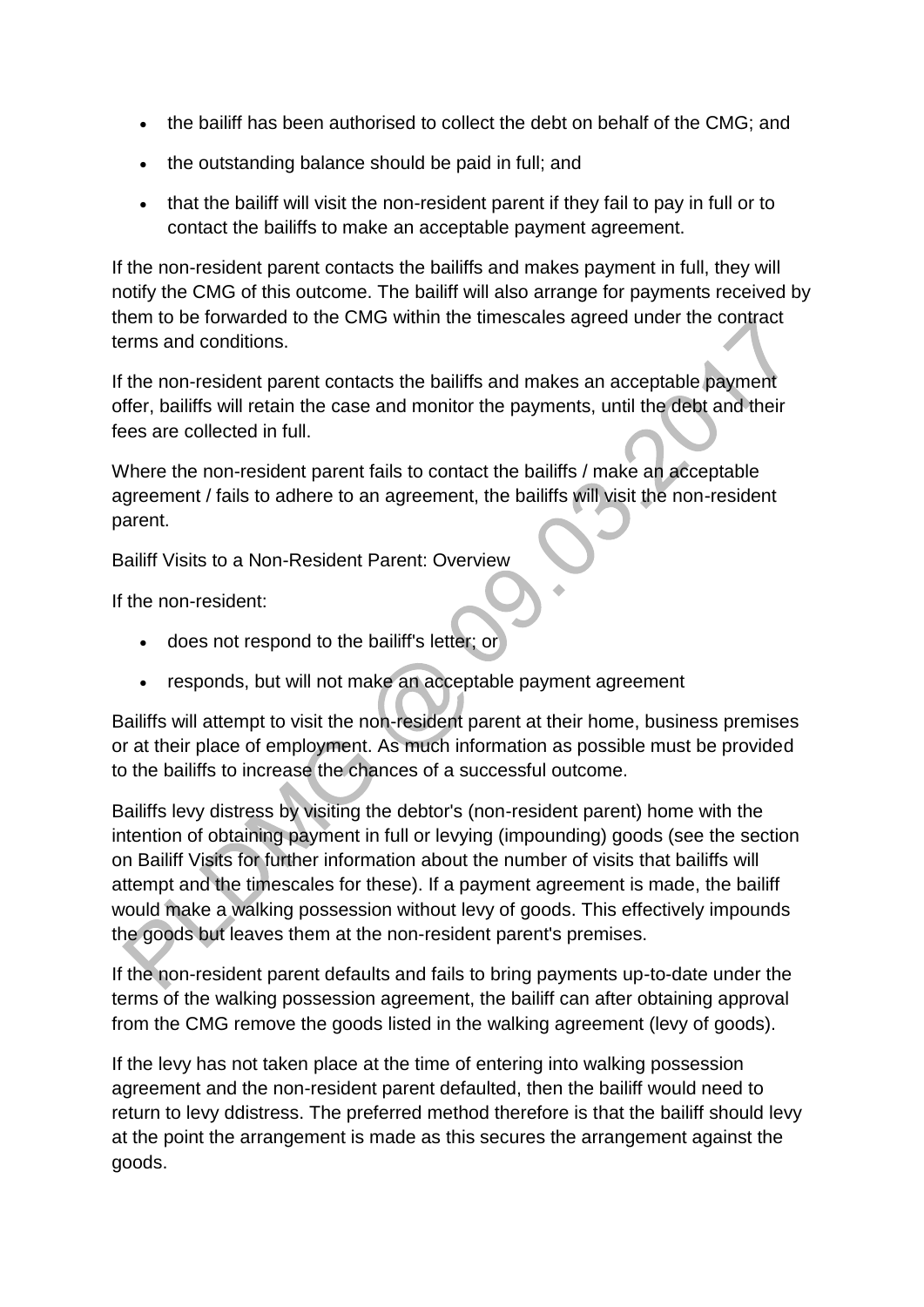If the bailiffs are unable to make contact with the non-resident parent or if they do not have any goods that are suitable for seizure, then the bailiffs will normally return the case to the CMG with a "Nulla Bona" (see the section on Nulla Bona for further information about this).

### **Bailiff visits**

If the non-resident parent:

- does not reply to the bailiff's letter; or
- replies, but will not make an acceptable payment agreement

Then bailiffs will visit the non-resident parent. The aim of these visits will always be to secure full payment / a payment agreement, but if this is not possible, the bailiff may levy upon any suitable goods.

Note: the bailiff can take part payment and agree a payment schedule if the nonresident parent signs up to a walking possession agreement (without levy of goods).

- The bailiff's initial visit will be within 14 days of their notification letter. If the non-resident parent is not at home, the bailiff will leave a letter advising the non-resident parent that they will visit again within 10 calendar days.
- If contact cannot be made at the second visit, the bailiffs will leave a letter advising the non-resident parent that they will visit again within 7 calendar days.
- If the non-resident parent is unable to make contact or make an agreement / levy distress at the third visit, then any further visits are at the bailiff's discretion.

NOTE: bailiffs should normally only retain cases for a 90 day period. They should then be returned to the CMG, unless:

- a payment agreement has been successfully put in place. In these circumstances, bailiffs will retain the case and monitor payments; or
- bailiffs think it is appropriate to retain the case. E.g. because they have reason to believe that further visits / contact will be successful. In these circumstances, bailiffs MUST contact the CMG at least 2 days before expiry of the 90 day period, to request approval for the case to be retained.

With the exception of the above scenarios, cases will normally be returned to the CMG if:

• the bailiff has been unable to levy distress because there are no / insufficient suitable goods; or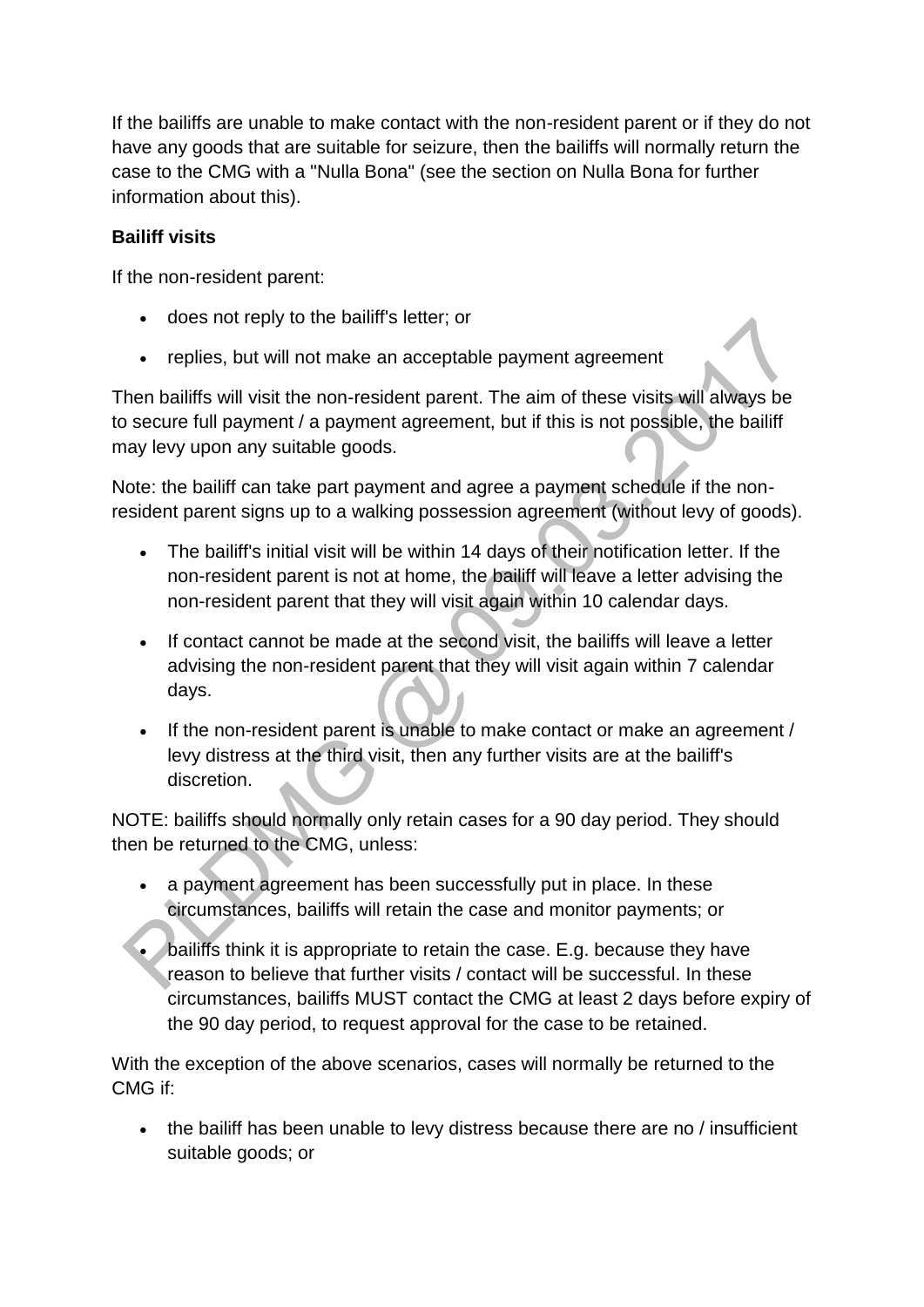the bailiff has been unable to contact the non-resident parent after three visits (the case will be retained for seven days following the final visit in case of contact).

Refer to the guidance on Nulla Bona (below) for advice on the process that is followed where this applies.

The bailiff may charge the debtor (non-resident parent) a statutory fee, which may include VAT, for making the levy.

### **Bailiff visit times**

The contracted bailiff firm apply the National Guidelines for Enforcement Officers (bailiff) when making visits. This restricts visits to between 06:00 and 21:00 Monday to Saturday and must not take place on:

- Sundays
- Bank Holidays
- Good Friday
- Christmas Day, and
- must show respect for other religions and cultures by avoiding visits on appropriate festivals and holidays.

Contractually the bailiff will make at least one visit outside of Monday - Friday 08:30 - 17:30. In practice the bailiff makes this visit outside of these times but within the limits of the National Guidelines.

Also, contractually there is a limit to processing of warrants to between Monday - Saturday 07:00 - 21:00, with visits outside of these hours requiring approval from the CMG.

### **Vulnerable persons**

The bailiff must use discretion when dealing with vulnerable persons. The National Guidelines for Enforcement Officers (bailiff) state that those who might be potentially vulnerable include:

- the elderly
- people with a disability
- the seriously ill
- the recently bereaved
- single parent families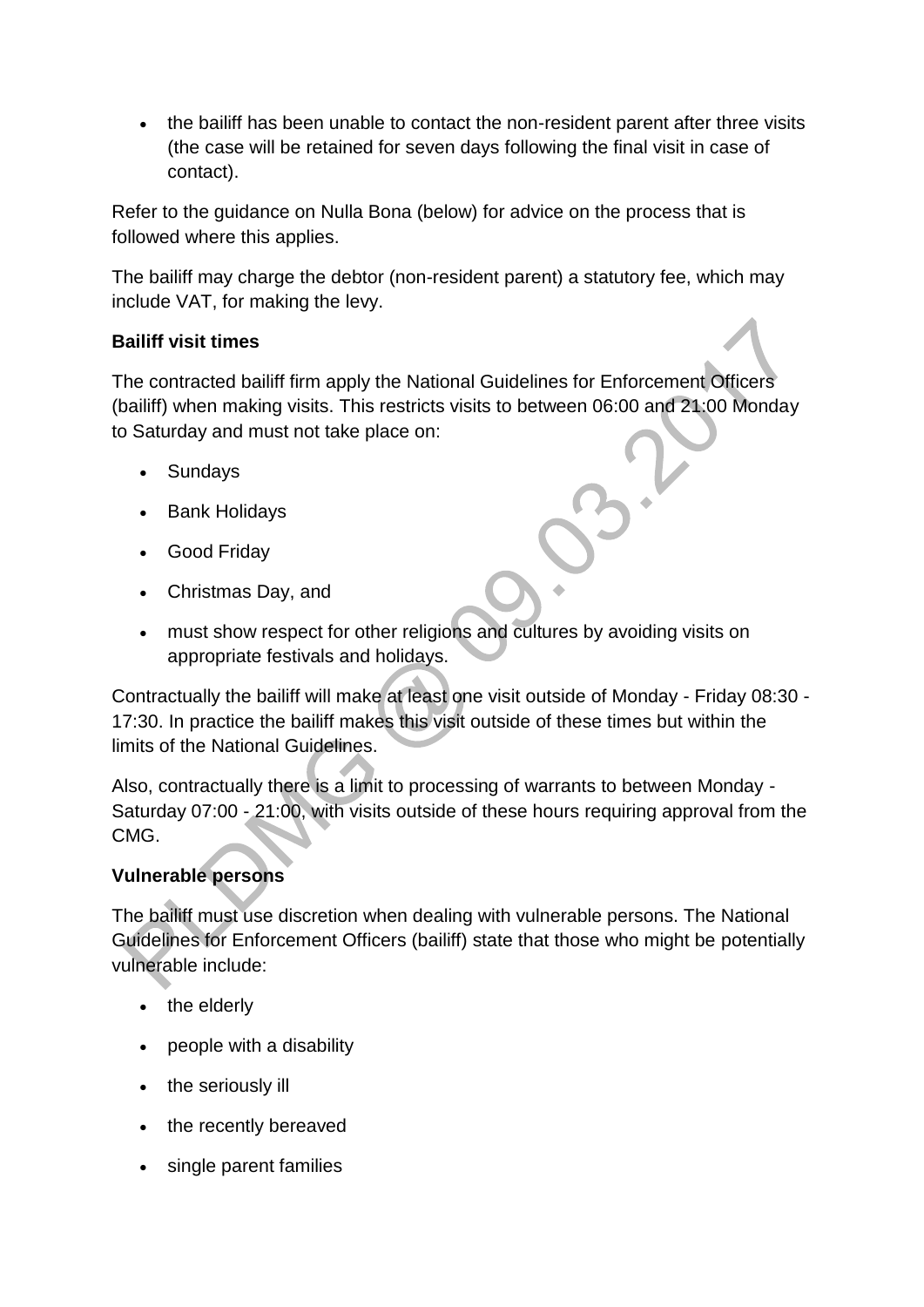- pregnant women
- unemployed people, and
- anyone who has obvious difficulty in understanding, speaking or reading English

The National Standards also state that Enforcement Officers must withdraw from domestic premises if the only person present is, or appears to be under the age of 18, but can ask when the debtor will be home - if appropriate. If the only person/s present are children under the age of 12, the bailiff must withdraw without making enquiries.

Contractually the bailiff, when serving arrest warrants will not arrest any person that is, or appears to be within a vulnerable group as defined by the National Standards for Enforcement Officers.

### **Nulla bona**

Nulla Bona means "no goods". Where the non-resident parent does not have any goods that can be distrained, the bailiff cannot levy distress.

A Nulla Bona certificate will be issued when:

- the bailiff is unable to contact the non-resident parent after 3 visits, and there has been no contact within 7days of the final visit (unless the bailiffs have requested an extension to the 90 day normal retention period), or
- there are insufficient goods against which distress can be levied
- the bailiff is refused peaceable entry

If the bailiff cannot trace the non-resident parent, the case will be returned, but will not be classed as a genuine Nulla Bona. Further tracing should be carried out to try and establish a confident address and a re-referral can then be considered.

Note: a Nulla Bona is required for cases where commitment/disqualification from holding or obtaining a driving licence is being considered.

### **Payment agreements / walking possession agreements**

Note: the contract with the bailiff company advises that any payment agreements are to be repaid within two years (i.e. within the terms of the of the debt steer). Additionally, the contract advises that an agreement cannot be made where the debt will not be repaid within 2 years, unless there is prior agreement from the CMG.

When the bailiff visits a non-resident parent, they may be able to make an acceptable payment agreement. If this is the case, it will be up to the bailiffs to decide whether this should be with "walking possession" or not.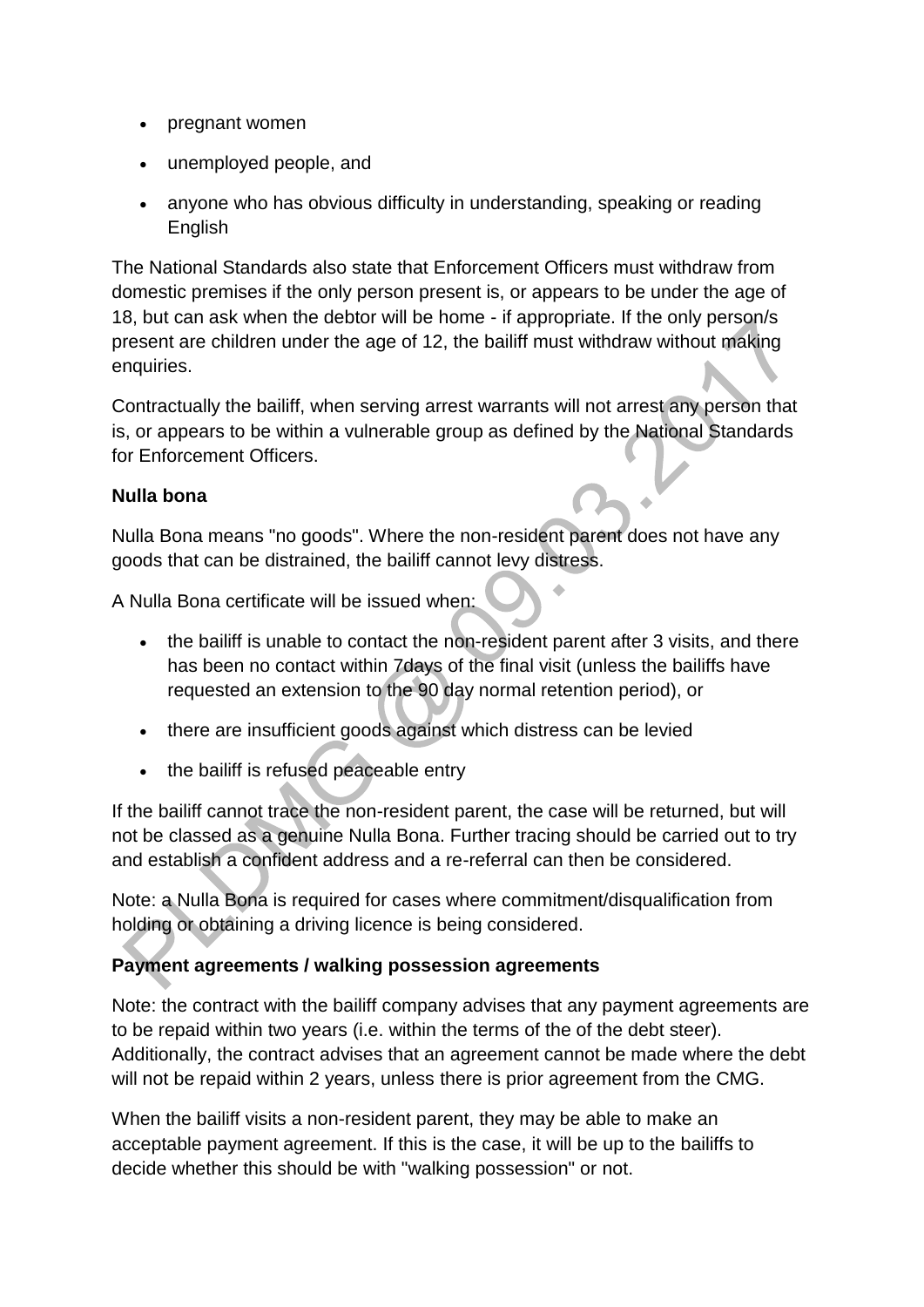A payment agreement without walking possession is no different to any other payment agreement. Bailiffs will monitor payments to ensure they are made on time, and may take further action if the non-resident parent defaults.

However, a walking possession agreement is a legal document signed by the nonresident parent and the bailiff which confirms that goods listed in the agreement have been "seized". This means they have been reserved by the bailiff and can be sold to pay the outstanding debt if the non-resident parent defaults on the payment agreement (refer to the guidance on Levying Distress for further information about goods that are suitable for this action).

If the bailiff is making a walking possession agreement with the non-resident parent, they must hand them the following documents, or leave them at the premises where the distress is levied:

- a copy of Regulation 30, 31 and Schedule 2 of the Child Support (Collection and Enforcement) Regulations 1992;
- any other documents needed to satisfy statutory / common law requirements and

Any relevant documents supplied by the CMG, which may include (but are not limited to):

- a memorandum setting out the debt outstanding against the liability order and the charges associated with the distress;
- a memorandum setting out details of the walking possession agreement; and
- a notice setting out the non-resident parent's rights of appeal, including the address of the Secretary of State.

Walking possession agreements must be confirmed in writing within 5 working days. This means the bailiff must provide the non-resident parent with a written copy of the agreement and ask them to confirm the details. Within 2 working days of the nonresident parent's response, the bailiffs will notify the CMG of the outcome. This will then retain the case and monitor the payments until the debt has been repaid.

If the non-resident parent defaults on a walking possession agreement, the bailiffs will write to them within 2 working days of the date the missed payment was due, notifying them of the default. If the non-resident parent fails to resume their payments or to contact the bailiffs within 5 working days, a further letter will be issued by the bailiffs before close of business on the 6th working day.

If the non-resident parent still fails to bring their payments up to date, the bailiffs will request the CMG's permission to remove and sell the non-resident parent's goods.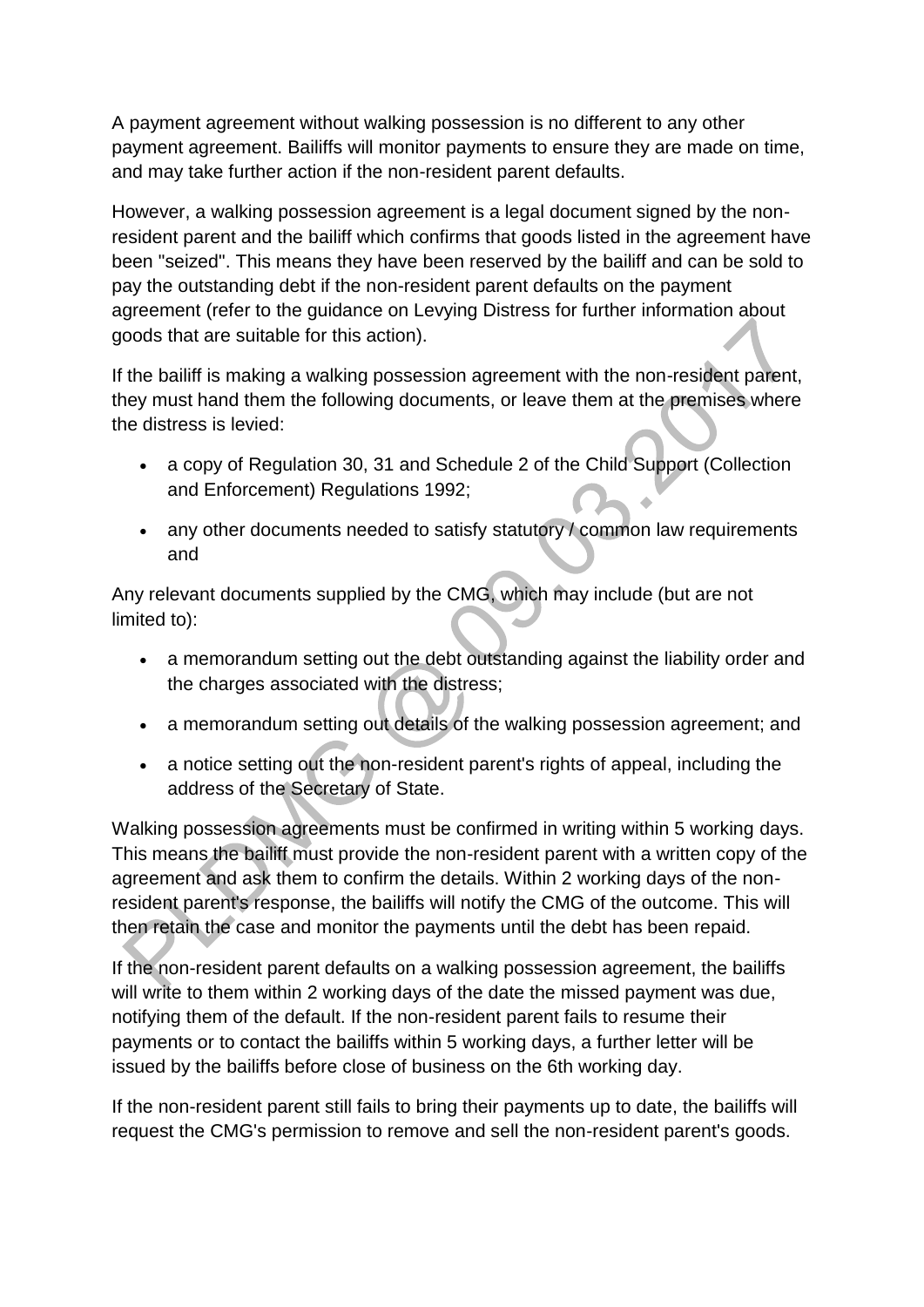NOTE: where there are sufficient goods to discharge the debt, including any court awarded cost and the additional costs that will be incurred in removing the goods, the bailiff will attempt to collect the shortfall. For example; the debt is £1,000 and there are only £900 worth of goods the bailiff will attempt to collect £100 from the non-resident parent.

- Discharge the outstanding debt, including any court awarded costs and the bailiff fee; and
- Pay any additional costs that will be incurred in removing the goods.

Refer to the section on Levying Distress for further advice about cases where goods need to be removed and sold. Refer to the section on Forcing Entry for cases where a walking possession agreement has been broken and the non-resident parent is not at home.

# **Forcing entry**

The first entry to a non-resident parent's premises must be made peaceably. Forced entry can only be used where the visit is necessary to remove goods following a levy being completed.

It is crucial that bailiffs must contact the CMG to seek approval to force entry. If approval is given, the bailiff can employ the services of a locksmith, who will gain entry to the non-resident parent's premises with minimum damage.

On entry, the bailiff will identify and remove goods that have previously been levied, where the CMG has given permission for this action to be taken.

When this action has been completed, the bailiff must remain with the locksmith until the premises have been secured and locked.

If goods have been removed, the bailiff will leave the non-resident parent a letter informing them what has happened and what they need to do to get their possessions back. The bailiff will then securely store the items for 14 days, to allow the non-resident parent time to pay their arrears and retrieve their possession. If the non-resident parent fails to do this, their goods can be sold at public auction after this period has elapsed.

### **Non-resident parent will not make an agreement**

If the non-resident parent will not make an agreement, the bailiffs will check whether they have goods that are suitable for "distraining" (i.e. goods that can be seized and then sold).

• If there are no or insufficient suitable goods, the bailiffs will issue a Nulla Bona certificate and return the case to the CMG;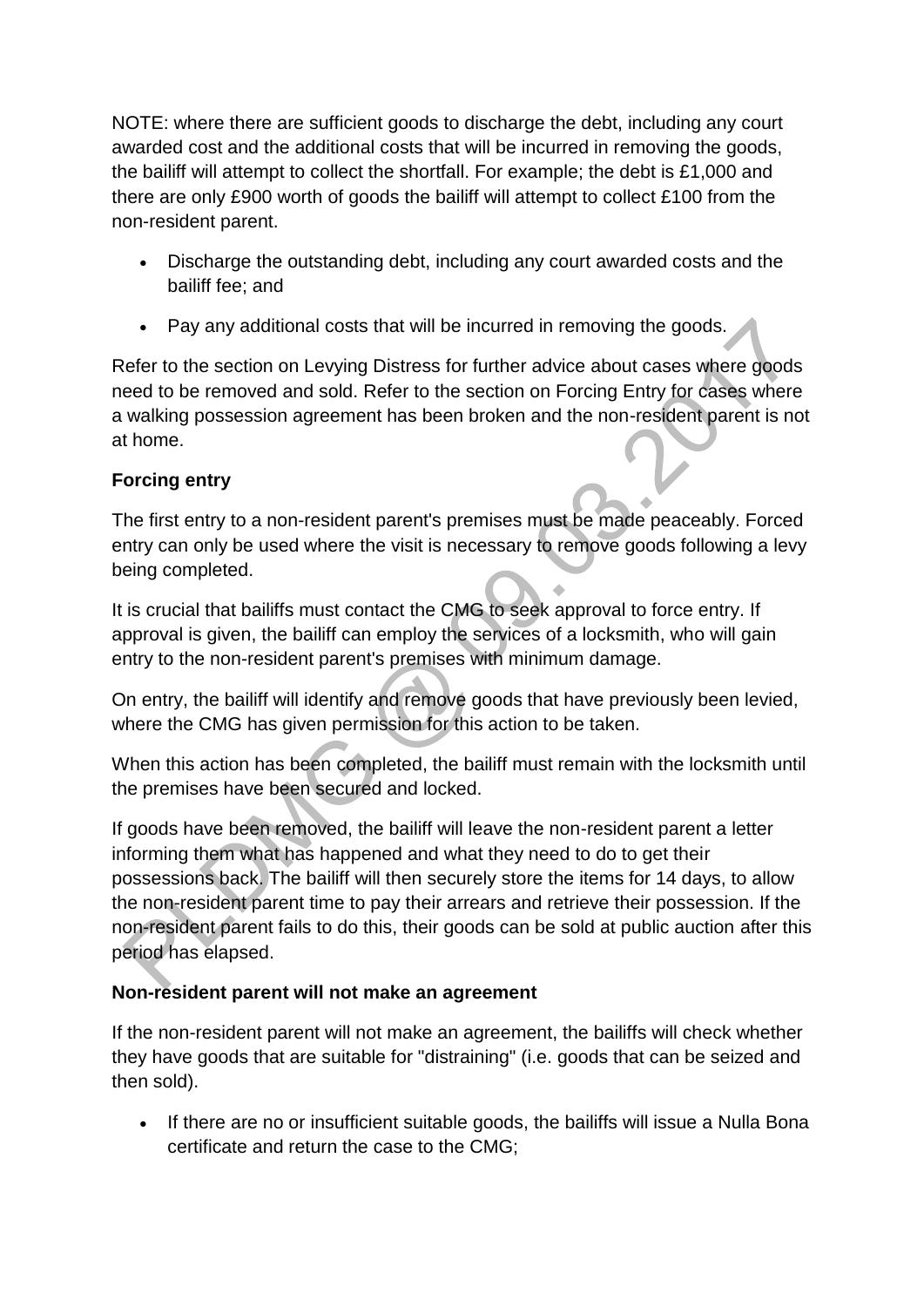• If there are suitable goods, the bailiff will seek authorisation from the CMG and if received will normally proceed to "levy distress". Refer to the section on Levying Distress for further information about this process.

### Levying Distress: Process Overview

The process of levying distress initially involves the bailiffs identifying suitable goods owned by the non-resident parent, which can potentially be seized / distrained, and with the CMG authorisation the goods can be removed to be sold at auction, with the funds being used towards the non-resident parent's arrears and the bailiff's costs.

NOTE: If the non-resident parent has goods that can be distrained the bailiffs may make an agreement with them that the relevant goods will not be removed and sold, providing the non-resident parent makes and adheres to an acceptable payment agreement. This is referred to as a walking possession agreement. Refer to the guidance above for further advice about this type of agreement.

If goods are distrained (seized), bailiffs must adhere to current law relating to distress proceedings as to what goods can / cannot be removed. Bailiffs are limited as to what they can distrain under S.35 of the Child Support Act 1991.

Bailiffs must not distrain on the following goods:

- tools, books, vehicles and other items of equipment that are necessary to the non-resident parent for their personal use in their employment / business (refer to the additional guidance below on vehicles / stock in relation to this point);
- money bonds or bank notes, bills of exchange, promissory notes, specialties belonging to the non-resident parent;
- goods in respect of which there is a Hire Purchase agreement outstanding, until the final purchase payment has been made. This is due to Hire Purchase being different from other types of borrowing because the debtor does not own the goods until they have paid in full. Under a Hire Purchase agreement, the goods are hired and then paid by an agreed instalment amount. The bailiff will insist on seeing the Hire purchase agreement;
- clothing, bedding, furniture, household equipment and provisions that are necessary to satisfy the basic domestic needs of the non-resident parent and the family with whom they reside (refer to the additional guidance below on basic domestic needs in relation to this point).

### **Basic domestic needs**

Basic domestic needs in this context are defined as:

clothes reasonably required for the non-resident parent and their family;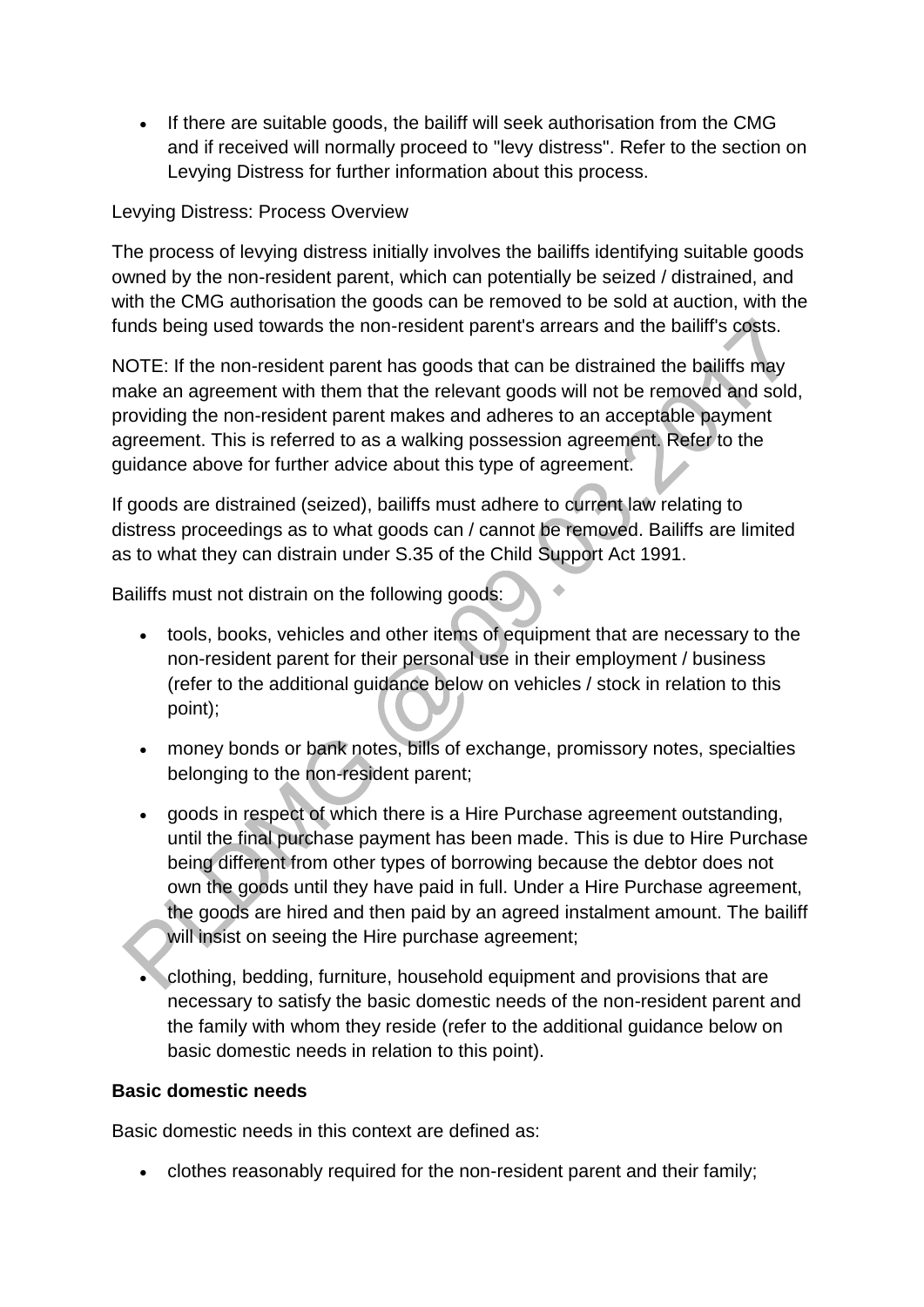- medical aids and equipment such as first aid boxes;
- educational and training articles reasonably required for the non-resident parent and their family (NOTE: this does not include home / personal computers and associated equipment such as printers);
- toys of a child:
- articles for the care / upbringing of a child, such as prams / high chairs;
- articles for the care of someone who is physically or mentally handicapped, such as wheelchairs or other aids;
- articles used for cleaning, mending or pressing clothes, such as washing machines / irons;
- articles used for the cleaning of the dwelling, such as vacuum cleaners;
- bed and bedding required by the members of the household, including any non-resident children who stay from time to time;
- household linen;
- one table and a chair for each member of the family unless a breakfast bar is available;
- food:
- lights or light fittings, except when free standing;
- heating appliances, except when free standing unless they are the only form of heating in the dwelling or specific areas of the dwelling or they are required specifically for a child, elderly or infirm person;
- curtains;
- floor coverings where the bare floor such as exposed floorboards or a concrete base would be left;
- cooking utensils, refrigerators, a cooker (excluding a microwave which is not the only form of cooking);
- any articles used for the safety of persons living in the dwelling;
- tools used within the household that are reasonably required for domestic repairs

### **Vehicles**

Bailiffs can levy against any vehicle owned by the non-resident parent. However, there are some restrictions on vehicles used for business purposes.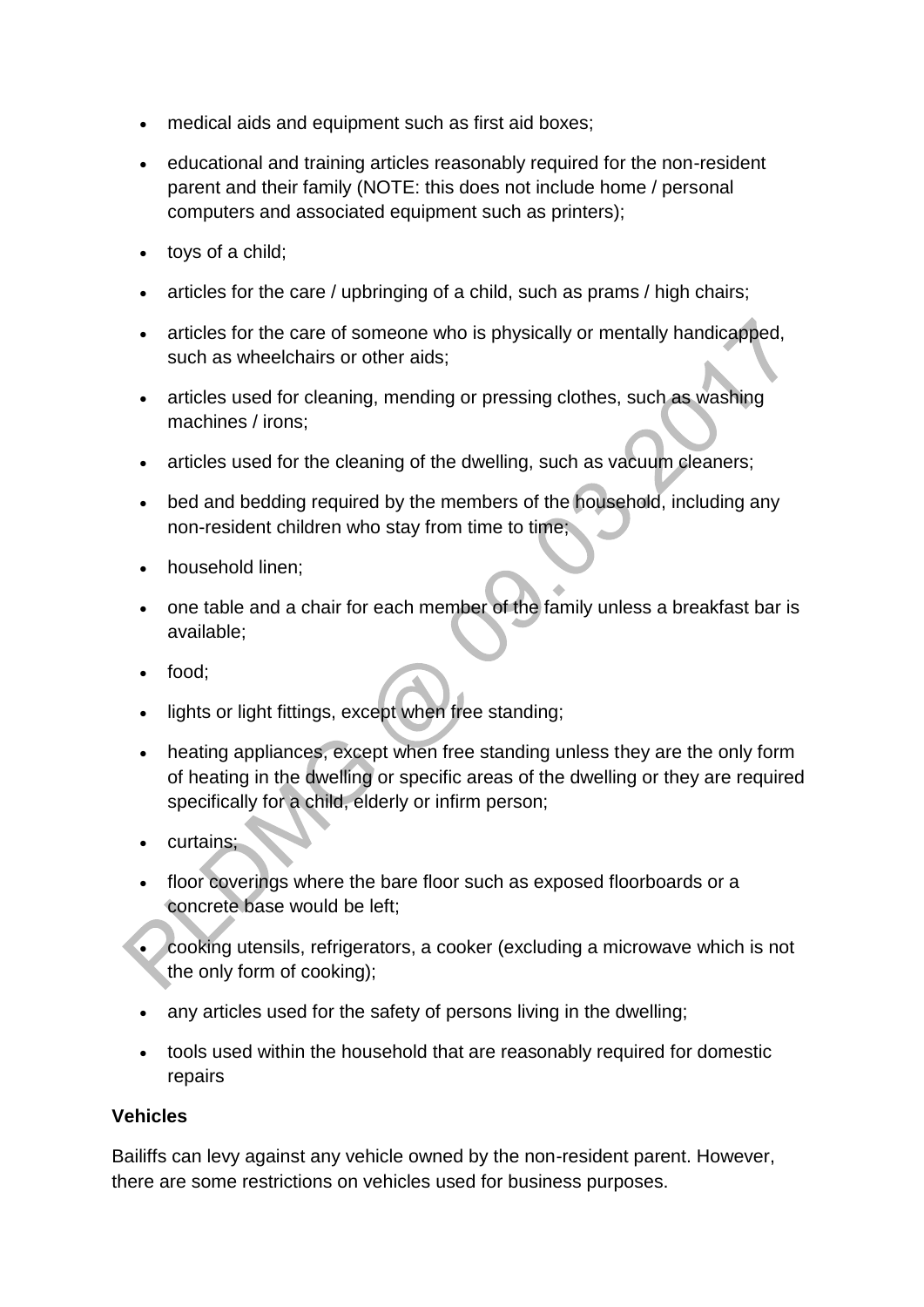Bailiffs cannot levy on a company car or vehicle provided for the non-resident parent's use (e.g. a leased car). Where the non-resident parent claims they do not own a vehicle or e.g. that it is a company vehicle, the bailiff will ask the non-resident parent to provide proof. The bailiff can also carry out a DVLA search to check ownership.

They can levy against any vehicle owned by the non-resident parent, if they use it for travel to / from work or for occasional work related activities.

If the non-resident parent is self-employed or runs a business, bailiffs cannot levy against a vehicle used to run the business, for example: a works van. However, if the non-resident parent runs a business that owns a fleet of vehicles, which are all in the non-resident parent's name, then bailiffs can levy on up to 75% of the fleet. In these circumstance, the non-resident parent can continue to trade using the remaining vehicles.

If the bailiff has levied on a vehicle, they may wheel clamp it while waiting for a tow truck to remove it. The vehicle may be clamped outside the non-resident parent's home, or at their place of work. Bailiffs will ensure that all the legal requirements associated with wheel clamping are fulfilled.

### **Stock**

Bailiffs can levy on any stock. This is not considered to be business equipment, as it is continually being replaced in the normal course of the business.

If the non-resident parent runs a shop using two or more counters / tills, the bailiff may levy on one of the tills, as the second would not be essential to the operation of the business. However, the till must be empty of cash as currency cannot be levied against.

If the non-resident parent owns a public house, the bailiff may levy on 75% of the tables and chairs.

**Return to content** 

# [Bailiffs; Decision Making Guidance](http://np-cmg-sharepoint.link2.gpn.gov.uk/sites/policy-law-and-decision-making-guidance/Pages/Legal%20Enforcement%20-%20England%20and%20Wales/Bailiffs.aspx#bailiffsdmg)

The following guidance provides advice on the points you may need to consider:

- when you are deciding whether to refer a case to bailiffs and
- at various stages in the bailiff process.

When should a referral to Bailiffs be considered?

A referral to bailiffs should be considered if: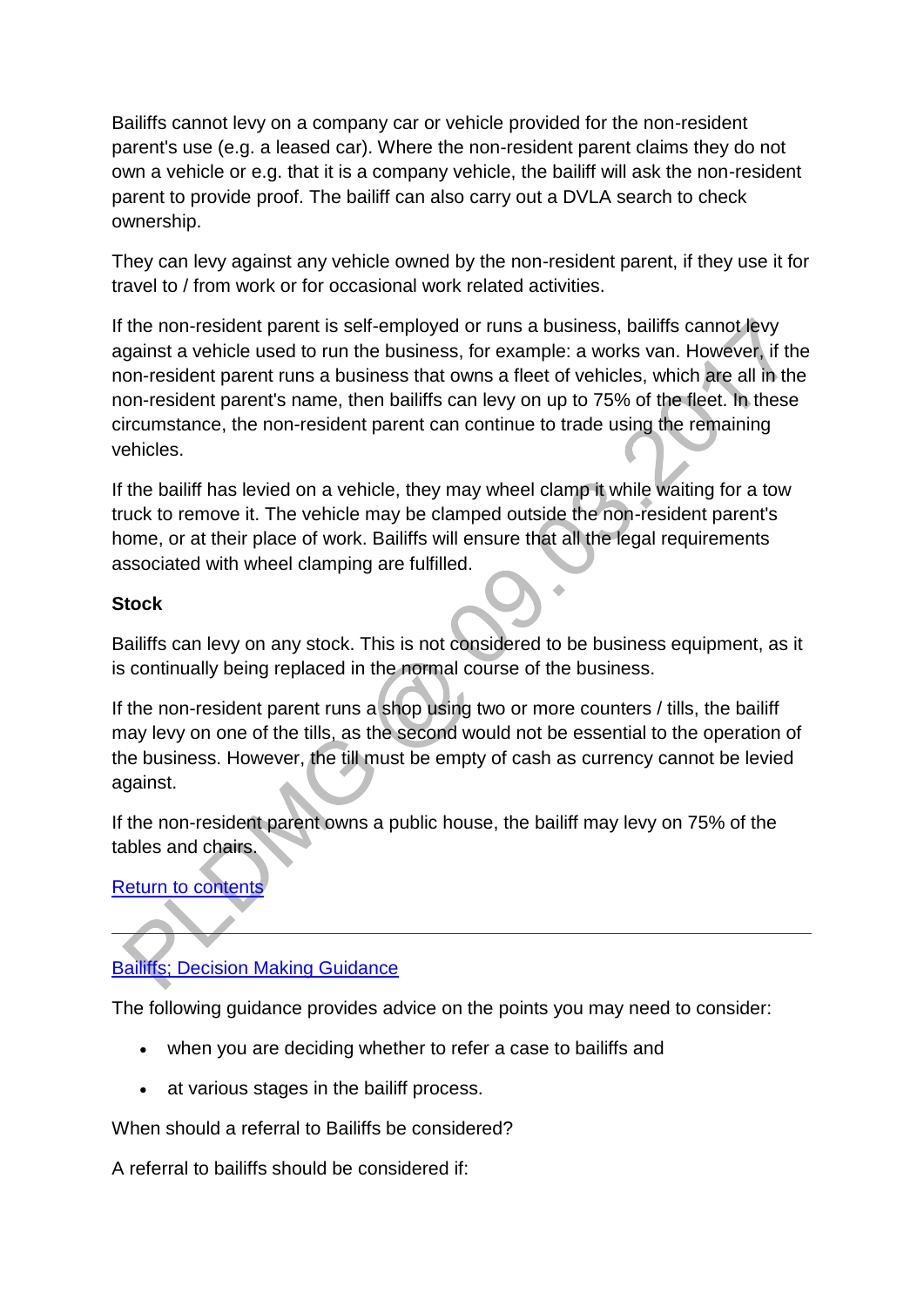- a liability order has been obtained; and
- the non-resident parent has failed to pay the arrears or make an acceptable payment agreement;
- consider whether the case is suitable for this type of action.

A referral to bailiffs must be made where commitment/disqualification from holding or obtaining a driving licence proceedings are necessary, as a Nulla Bona is required to allow commitment/disqualification action to be taken.

### **Is the case suitable for a referral to Bailiffs?**

Before submitting a referral to bailiffs, appropriate information must be collected and checked to ensure the case is suitable for this type of action.

REMEMBER: the CMG is financially liable for costs incurred if the case is recalled from bailiffs. It is therefore important that only appropriate referrals are made.

A bailiff referral should not be submitted if:

- there is ongoing action that may affect the debt for the relevant period (for example: there are changes of circumstances relating to the debt period outstanding);
- there are exceptional circumstance relating to the case that mean this type of action could lead to adverse publicity / criticism. For example: the nonresident parent is known to have mental health issues;
- the debt has been recognised under Scottish law. However, a referral can be made if the liability order is registered in a magistrates' court in the area in which the non-resident parent now resides;
- there is information held indicating that the non-resident parent has funds held by a third party or is about to put their property up for sale (in these circumstances a third party debt order / charging order application should take priority);
- a DEO or deduction order is appropriate;
- bailiff action was taken in the last 6 months and a Nulla Bona certificate was issued UNLESS there is evidence of a subsequent change in circumstances. For example: the non-resident parent is known to have inherited assets.

NOTE: it is not necessary to confirm that a non-resident parent has suitable assets before submitting a referral to bailiffs. However, if asset details are known, these must be included on the referral.

In addition to the above points, you should also consider: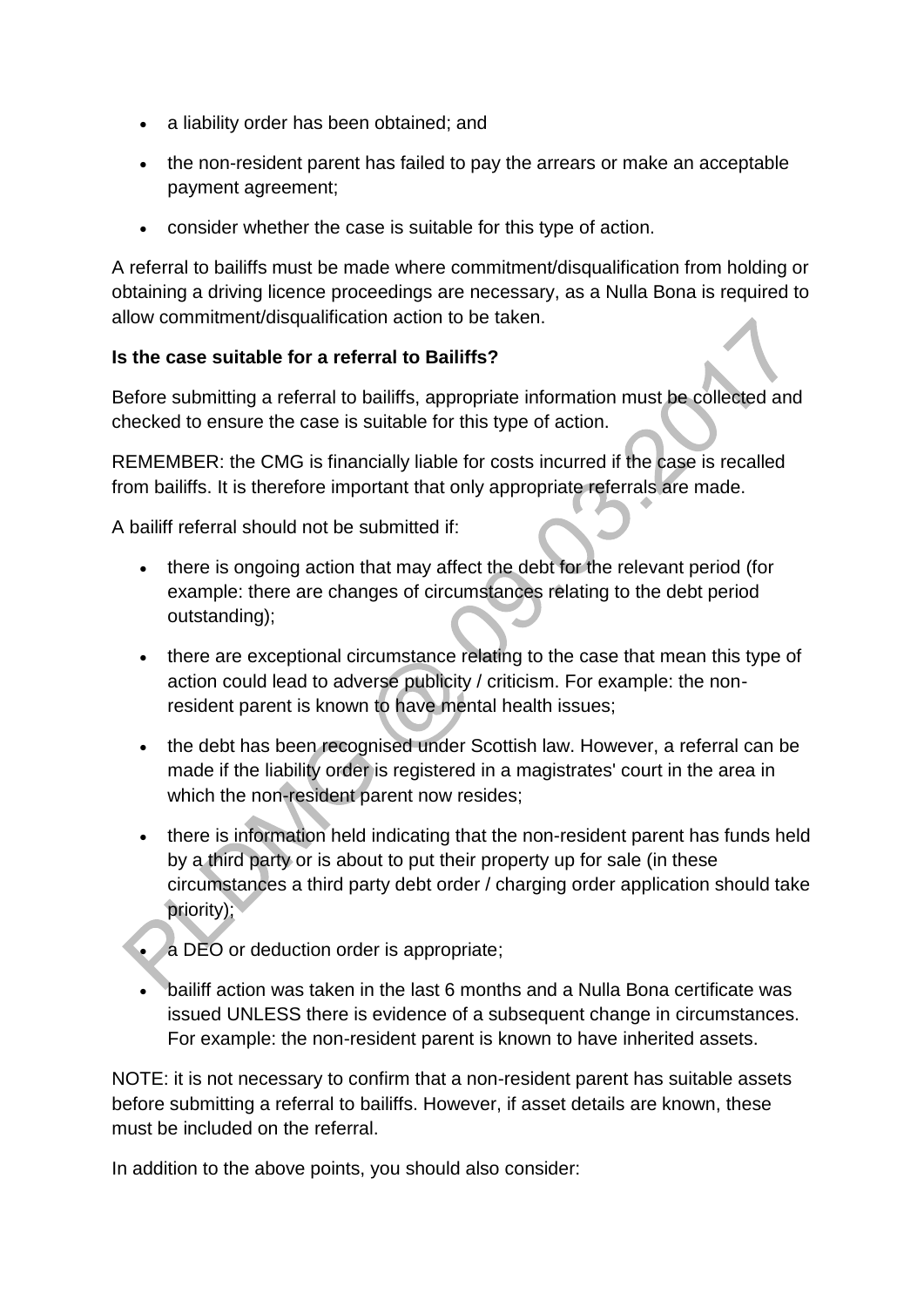- the welfare of any child potentially affected by the decision whether or not to refer the case to bailiffs;
- any information known about the non-resident parent's income. If it is known that the non-resident parent does not have the means to pay, then a bailiff referral will not be appropriate;
- any additional information known about the non-resident parent. For example: are they known to have any serious health issues?

IMPORTANT NOTE: cases where a non-resident parent is known to be potentially violent can still be referred to bailiffs, but this information MUST be brought to the attention of the bailiffs.

### **Recording the referral decision**

If you have considered referring a case for bailiff action, you must record the outcome of your decision and the reasons for it. This requirement applies whether you have decided to refer the case or not.

REMEMBER: deciding whether to refer a case for bailiff action is a discretionary decision. You must record full details of the information and evidence you have taken into account in making your decision and ensure you confirm that the welfare of any child potentially affected by your decision has been considered.

Refer to the guidance on [Discretionary Decision Making](http://np-cmg-sharepoint.link2.gpn.gov.uk/sites/policy-law-and-decision-making-guidance/Pages/Legal%20Enforcement%20-%20England%20and%20Wales/Bailiffs.aspx?ControlMode=Edit&DisplayMode=Design#http%3a//np-cmg-sharepoint.link2.gpn.gov.uk/sites/policy-law-and-decision-making-guidance/Pages/Evidence%20and%20decision%20making/Evidence-and-decision-making.aspx) for further advice about making and recording these types of decisions.

### **Bailiff action is appropriate: making the referral**

If you decide to refer the case to bailiffs, you should make a referral to the bailiff company, ensuring you include:

- details of all addresses held for the non-resident parent, if we hold more than one;
- any other useful information that may help the bailiff make successful contact. For example: details of times the non-resident parent is likely to be at home; details of any aliases / known as names they may have; and
- details of the non-resident parent's compliance history. This may help the bailiff company decide whether any payment agreement should be with "walking possession" or not;
- details of any vehicles owned by the non-resident parent, including make, model, colour and registration number;
- details of any relevant business activities: such as the name and addresses of firms and the non-resident parent's status within them; and